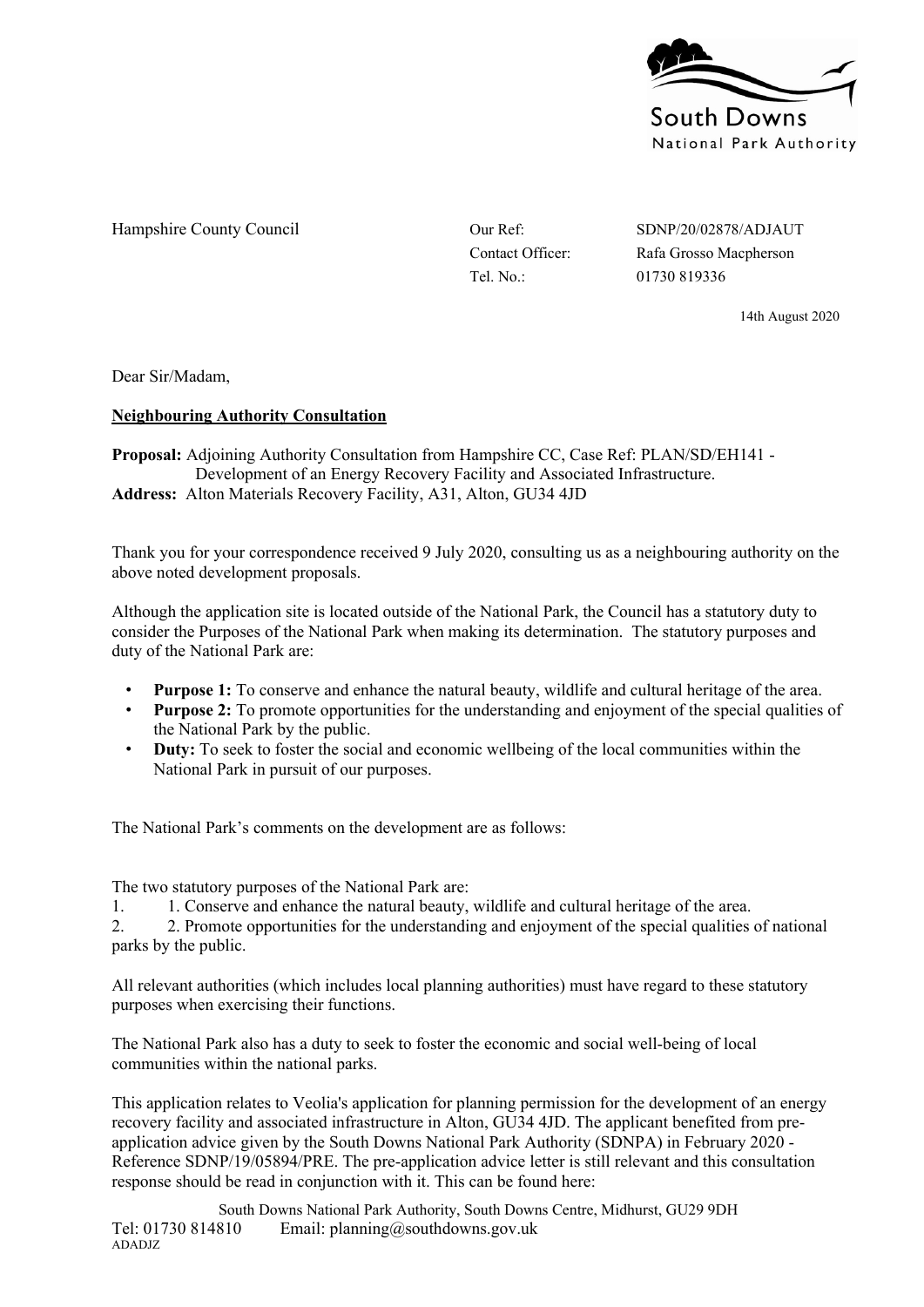### <https://planningpublicaccess.southdowns.gov.uk/online-applications/>

Whilst the application site is not sited within the boundaries of the National Park, the site lies only approximately 1,200 metres from it. The SDNPA has evaluated the potential impact that the proposed development would cause to the National Park, its setting and the overall environment. Comments are below.

### **Summary**

This is a large proposal on the edge of the South Downs National Park. Following a review of the submitted documents the effects upon the National Park are primarily:

- o Negative effect upon characteristic views and visual amenity
- o Negative effects upon the character of the setting of the National Park.
- o Negative effects caused by lighting.

It is considered that whilst the area of the National Park affected will be limited, in some cases the change, particularly the change to views from within the National Park or its setting are likely to be significant due to the excessive scale of the facility and chimney stacks and its prominence in the Wey Valley.

The LVIA has not assessed all the potential effects, the details of which are discussed below. Those missing include:

o All visual effects - ruled in or out based upon the ZTV evidence provided.

o Effects of lighting both upon the perceptual/visual qualities of the landscape.

o Effects upon this cultural landscape and an understanding of its contribution to the setting of the National Park.

### **Information submitted - LVIA**

The Baseline evidence is not comprehensive and fails to generate a meaningful understanding of the landscape and particularly its importance culturally/historically. It also does not tackle the issue of the setting of the National Park, in landscape or visual terms. As a result, this landscape may be more sensitive than is accounted for in this assessment.

The LVIA also appears to miss some viewpoints within the SDNP. These are areas shown as potentially having a view of the proposal from sensitive locations, as highlighted on the application's supporting ZTV (DSM). These may have been ruled out through the process and whilst some are mentioned, no assessment has been undertaken, nor images included. Overall these gaps make it difficult to judge the likely visual effects. Viewpoint 6, right on the edge of the National Park, will provide a full view of the building and chimney stack. The other viewpoints provided in the LVIA offer a view of the chimney only from within the SDNP. The 'missing' viewpoints may provide a view of both, based upon the ZTV. However, based on what has been provided, it would appear that the proposal has the potential after to mitigation, to generate significant negative visual impacts upon views from within the National Park and its setting.

The mitigation measures provided are a significant living wall along the southern elevation of the building. If successful and planted appropriately, this will help to mitigate visual effects from within the National Park. The final treatment of the chimney stack will be critical to further minimising the effects of such a large structure.

#### *Study Area*

The Study Area has been defined at an extent of 10km from the site. This is supported as long-distance visual effects may well be possible from within the South Downs National Park.

#### *Landscape Baseline*

The Landscape Baseline in the LVIA, is discursive in places and not comprehensive - outside of the SDNPA, and somewhat lacking in regard to the National Park. Whilst the impact upon the landscape resource is occurring outside the National Park, some evidence and commentary would be expected in relation to determining what constitutes the setting of the National Park, and whether or not the site contributes to its landscape setting.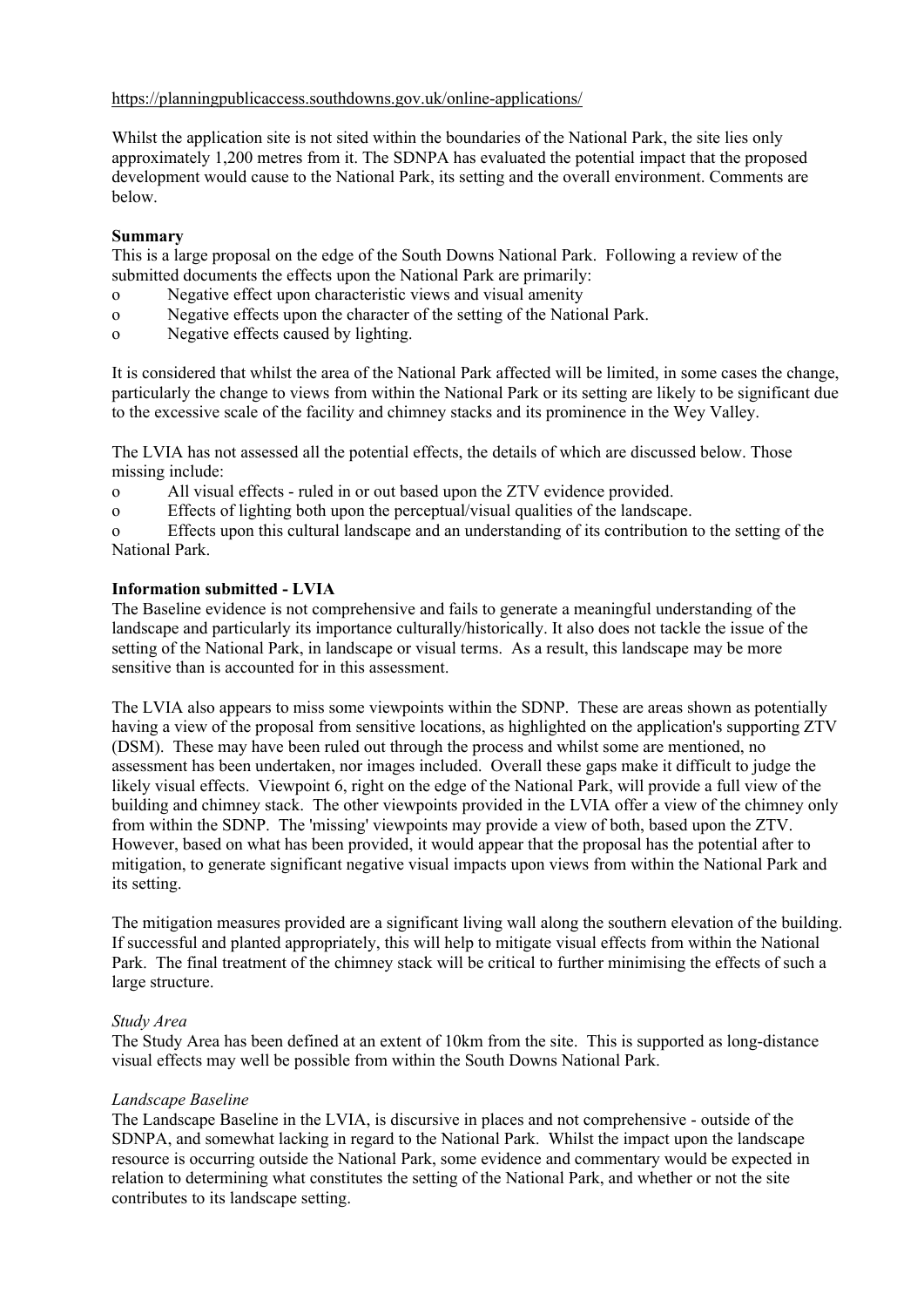### *Visual Baseline*

A key Viewpoint along a promoted route - the Writers' Way - part of the Jane Austen Country (and others) experience has not been included in the LVIA, despite it being clearly covered by both DSM and DTM ZTVs. <https://www.hants.gov.uk/thingstodo/countryside/walking/writersway>This is a significant omission based upon the applicant's own submitted evidence and should be covered so SDNPA can consider the effects from this important route, designed for people to experience the same landscape which inspired some renowned cultural figures.

The ZTV suggests views from Selborne Common are also possible, this is close to both the Writers' and Hangers Way and is not included as part of the assessment. As above, if a view is possible could it be included in the assessment. Similarly, other potential viewpoints to the south and east have been ruled out from the LVIA such Noar Hill (near Selborne), high ground levels between Alton and Alice Holt Forest (such areas near Wheatley, Stubbs Farm and South Hay Farm), and other more distant areas along the 10km radius.

The setting to the National Park has not been defined in the Baseline evidence. The setting to a Protected Landscape can be defined as a landscape setting or visual setting, or a combination of both. The setting is important particularly in defining and contributing to the perceptual qualities and experiences people have within the National Park and particularly close to its boundary. The South Downs View Study expresses where the visual setting is important and describes its character. The Site lies within this setting and therefore the condition and quality of the landscape here directly affects the National Park.

### **Assessment of impact**

Should the landscape and/or visual setting have been determined as part of the baseline evidence - and its value and sensitivity established, the effect of the proposal could have been assessed against this. The landscape here is described in the Landscape Baseline as ordinary countryside and not-distinctive, yet from the National Park point of view it performs a key role in its visual setting and possibly its landscape setting also. This setting is also key in terms of experiencing this important Writers' landscape - which is not just within SDNP, it takes users right through Alton. Overall the Baseline evidence is not complete and potentially effects may be greater/more numerous as a result.

The LVIA identifies those views from which a significant effect will arise. The following viewpoints in/close to the National Park are considered in the EIA to receive a significant impact from the proposals:

- o Viewpoint 6 nr. Wyck.
- o Viewpoint 10 nr. Binsted. (Outside of the National Park)
- o Viewpoint 11 Hangers Way. (Outside of the National Park)

The identified significant effect upon receptors is agreed. It is worth bearing in mind that these effects are likely to be replicated throughout this part of the National Park, albeit mostly as glimpsed or partial views.

Other viewpoints close to the SDNP or within its setting also generate significant adverse effects for these users, who may begin or end their route in the National Park. However, the LVIA concludes no significant visual effects upon the National Park will arise. This result does not seem accurate based upon the evidence provided in the LVIA.

The SDNP View Characterisation Study (2015) defines aims and objectives for conserving and enhancing views from the Hangers Way (this may cover land within or outside of the National Park). (Viewpoint 11 is on the Hangers Way right on the National Park boundary). The proposal is contrary to these aims and objectives, and whilst defined as a moderate adverse effect - perhaps given the notable importance in these views picked up in the View Study, the effect upon people's experience here could be considered Major. Whilst the LVIA refers to this document the proposal does not appear to have applied any of its guidance.

A Lighting Assessment was included in the EIA demonstrating that the lighting scheme of the proposed development is compliant with the Institute of Lighting Professionals, 2011 Guidance Notes for the Reduction of Obtrusive Light for National Park receptors. Therefore, given that the Dark Sky Core is located approximately 8 kilometres to the south of the site and that the lighting scheme for the building would be compliant with the ILP Environmental Zone E1 criteria, the proposal is likely to conserve the intrinsic quality of the dark night skies and the integrity of the Dark Sky Core.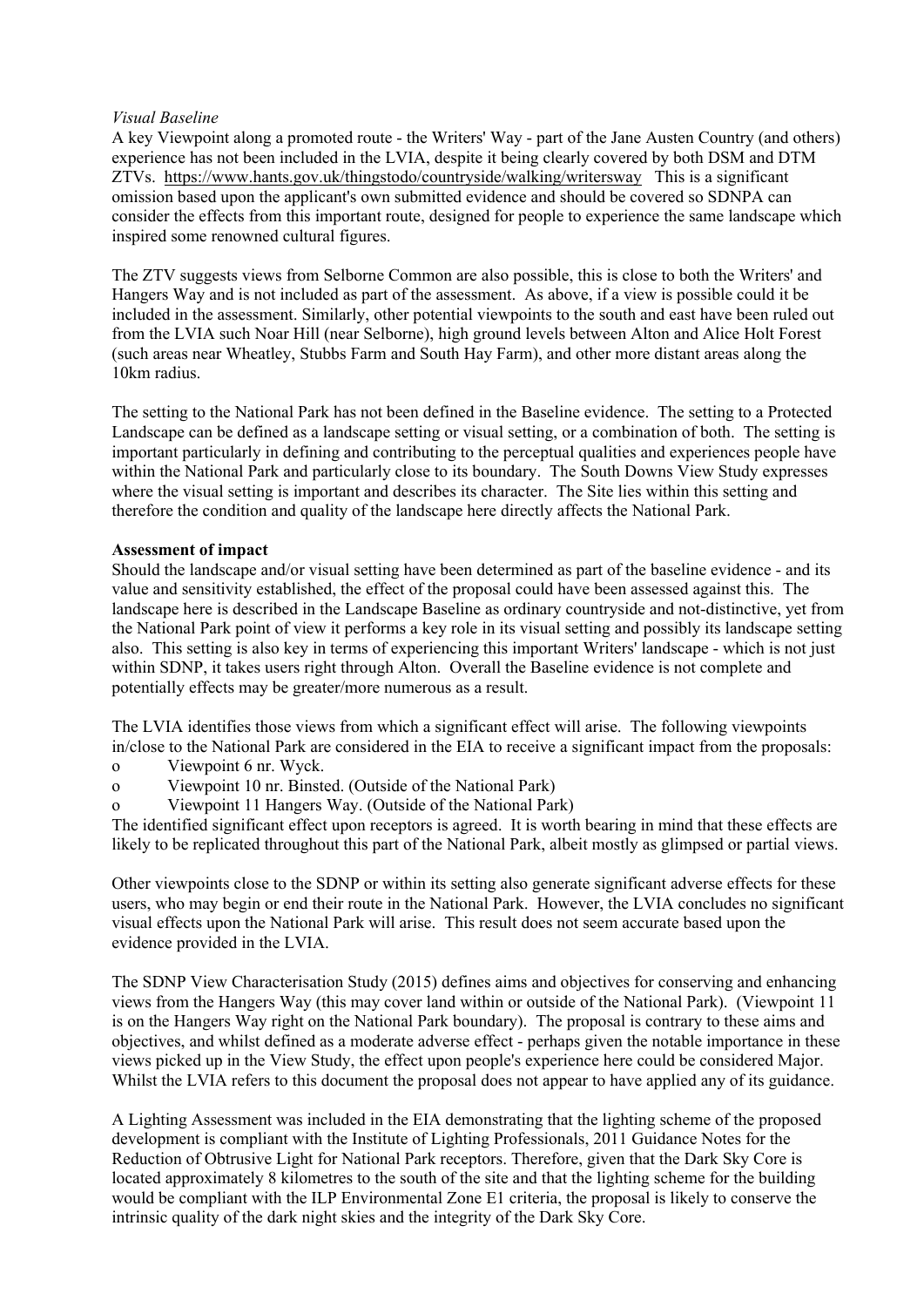Notwithstanding the above, and in addition to the missing viewpoints, there is no night-time visual impact assessment provided, therefore there is no assessment of the impact of lighting upon the National Park in visual impact terms or in terms of effect upon perceptual qualities such tranquillity. Lighting has been identified as a negative tranquillity factor in the EIA but the development has not tackled this in the proposal. It would be anticipated, given the prominence of the site and the visibility from several public vantage points, to cause a detrimental impact to tranquillity and visual amenity during dark hours. Of particular interest is any lighting of the chimney stacks and how this would adversely affect views and tranquillity of the National Park and its setting. This hasn't been assessed in the EIA and suitable mitigation would be required should planning permission be granted.

The main concern with the proposed development arises from the excessive scale of the building, as it would be of 40 metres of height and the chimney stacks would reach 80 metres, being a prominent feature in the landscape which would be alien to its character and appearance due to its excessive scale and bulk. Officers acknowledge the efforts made to create a building of some organic form and green walls, which help to mitigate some of the harm. Unfortunately, the scale and bulk of the building result unsympathetic with the landscape character of the Wey Valley and harm is identified to the setting of the National Park.

#### **Conclusion**

The SDNPA consider that deficient supporting evidence has be submitted with the EIA and the planning application, as identified above, to complete the assessment of this development proposal and its impact on the value of public views within the National Park and its setting. Without the benefit of that assessment, the SDNPA is unable to work out a mitigation to eliminate or reduce the impact on the National Park.

The SDNPA recommend that the Local Planning Authority seek the missing information in the LVIA, as stated above, and re-consult the SDNPA for further assessment.

In the absence of the above, the SDNPA object to the planning application as the development proposal has failed to demonstrate that it would positively respond to the setting of the National Park's landscape character. The LVIA has not analyses the impact of the proposed development within areas where views are likely to be achieved. Some of which, are of importance and the proposed development, by reason of its excessive scale and prominent location would lead to harm to characteristic views and tranquillity of the National Park.

If there are any material changes to the proposals, or you would like further advice in relation to the National Park, please contact us.

#### **Conditions**

If permission is granted conditions should cover the following design details in order to minimise negative effects upon the National Park and its Purposes. SDNPA would request to be consulted at the discharge of conditions stage.

o Species used in the green wall should be similar to surrounding landscape vegetation in colour/tone and not be too green or eye catching in long distance views.

o Colour of the rest of the building. The chimney stack seen from different vantage points may be seen wholly against the sky or part against the land, part against the sky. This makes colour difficult to achieve well, but a detailed visual assessment should help to inform the colour - which crudely may involve darker colours at the base. Generally speaking, avoiding white tones or light greys in buildings, as these tend to draw the eye.

o Lighting, in addition to adhering to best practice standards, lighting design should be kept to an absolute minimum in order to protect the National Park's International Dark Skies Reserve status. Lighting should not negatively affect this designation, nor the experiential qualities of this protected landscape.

Yours faithfully

Tim Steney